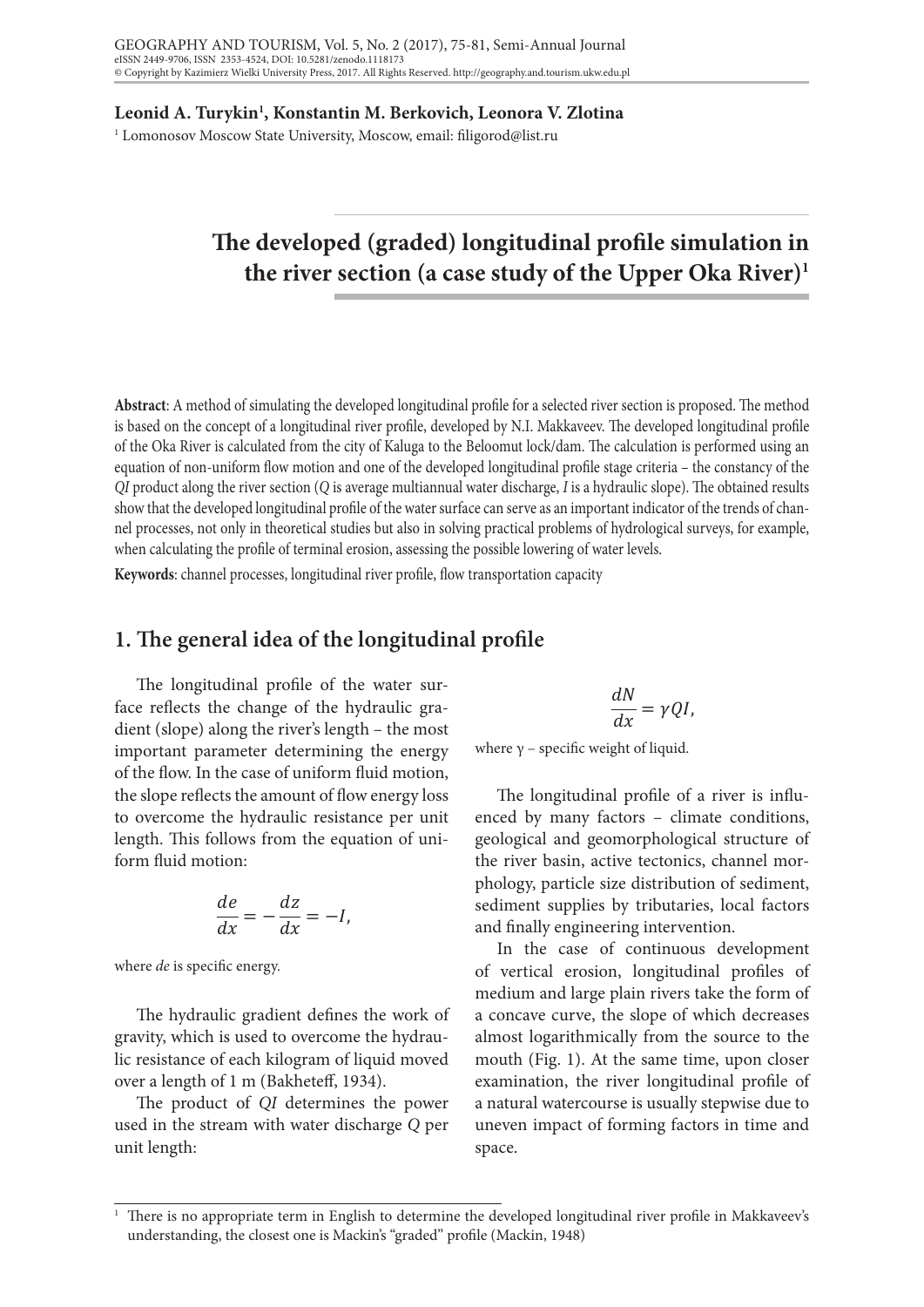

**Figure 1.** Longitudinal profile of the Oka River from the source to the mouth **Figure 1**. Longitudinal profile of the Oka River from the source to the mouth

According to conventional notions, the Inthese conditions, the vertical deformation which the eroding force of the flow becomes ment slopes. equal to the resistance of the bottom sediment. channel incision is terminated when the longitudinal equilibrium profile is generated in

idinal equilibrium profile is generated in yorts the sediment delivered from the catch-In these conditions, the vertical deformation of a channel ceases, and the river flow only transment slopes.

### **2. The developed (graded) longitudinal profile**

N.I. Makkaveev (1955) expressed doubts about the possibility of reaching the state of equilibrium by a river ("no active" condition) and proposed the concept of a "developed (graded) longitudinal profile", which he understood as a profile matching the stage of development of the channel with "established certain correlations between the gradient and transport capacity of the stream". It is formed in the process of transport capacity along the river with relatively stable climatic and tectonic conditions. In other words, the developed (graded) longitudinal profile (DLP) describes the stage of the channel development with the established relationship between the sediment load and transport capacity of the flow. At the same time, the flow retains the ability to erode the bed and to transport sediment.

There are some properties of DLP following from its definition:

- − Longitudinal profile of the water surface retains gradation (steps);
- − Longitudinal profile of the channel bottom retains undulation;
- − In the case of constant climate, multiannual riverbed deformations disappear, while seasonal deformations persist;
- − In the case of steady-state water motion, transport capacity, turbidity, and flow velocity are constant along the length of the river;
- − Sediment from the bottom layer does not get into the stream, turbidity is caused by the sediments of the catchment slopes;
- − *QI* product tends towards a constant value, the same along the length of the river from the source to the mouth (Berkovich et al., 2016).

#### **3. The purpose and tasks of the study**

The purpose of the study was to derive a method of developed (graded) longitudinal profile simulation on a selected river section for practical application in long-term forecasts of longitudi-

nal profile transformation and terminal erosion profile determination.

To achieve this objective, the following tasks were resolved: selection of a river section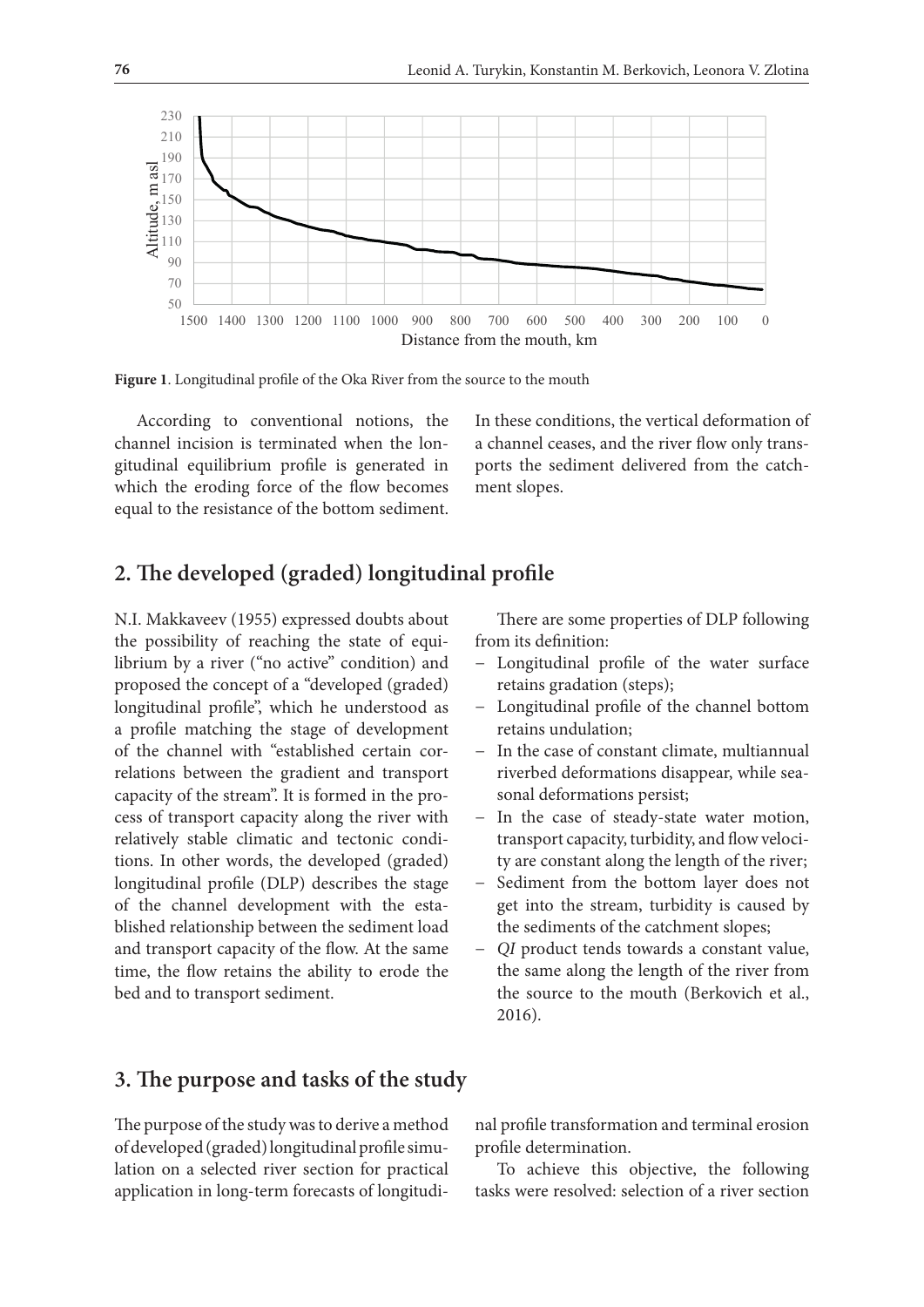to be explored, the actual longitudinal profile plotting, selection of criteria for the developed culating DLP.

longitudinal profile, choosing formulas for calculating DLP.

# 4. The study site and the modern longitudinal profile

section to calculate the DLP is the presence of a local base level in the lower reaches, i.e. a site with a minimum hydraulic slope and a mini-<br>the Moscow River. It consists of a collapsible mum level lowering, which can be considered as the beginning of calculations. a local base level in the lower reaches, i.e. a site at a distance of 50 km below the confluence of

The section of the upper Oka from the city of Kaluga to the Beloomut lock/dam, about 300 km long, was selected as a study site. The upper reach of the dam with a crest elevation of  $100 \text{ m}$ a.s.l. can be considered here as a local base level.

The main requirement when selecting a river The low-head Beloomut lock/dam is located at The low-head Beloomut lock/dam is located at the 799.6 km from the mouth of the Oka River the Moscow River. It consists of a collapsible single-span spillway dam, located on the right as the beginning of calculations. bank of the channel, and a single-chamber lock The section of the upper Oka from the city on the left bank (Fig. 2). The length of the dam of Kaluga to the Beloomut lock/dam, about 300 front is 354.3 m. The dam head is 3.5 m and the backwater zone length reaches 60 km at a low water level.



**Figure 2.** Beloomut lock and dam **Figure 2**. Beloomut lock and dam

An extensive database on the hydrological and riverbed regime has been collected for years of research. The actual longitudinal profile from l/d Beloomut to v. Tarbushevo was on 06.08.2013, while the profile from v. Tarbushevo to c. Kaluga was created using the project level elevations received from the local water-

riverbed regime has been collected for corresponds to the average multiannual water this site of the Oka River as a result of many discharge – 290 m<sup>3</sup>/s in Kaluga and 420 m<sup>3</sup>/s on file from  $1/d$  Beloomut to v. Tarbushevo was plotted on the same chart. For each point of the plotted on the basis of one-day levelling made longitudinal profile, the mean sediment parway service (Fig. 3). The longitudinal profile discharge – 290 m<sup>3</sup>/s in Kaluga and 420 m<sup>3</sup>/s on l/d Beloomut. The lowest bottom elevations are longitudinal profile, the mean sediment particle diameter and the bankfull channel width were measured.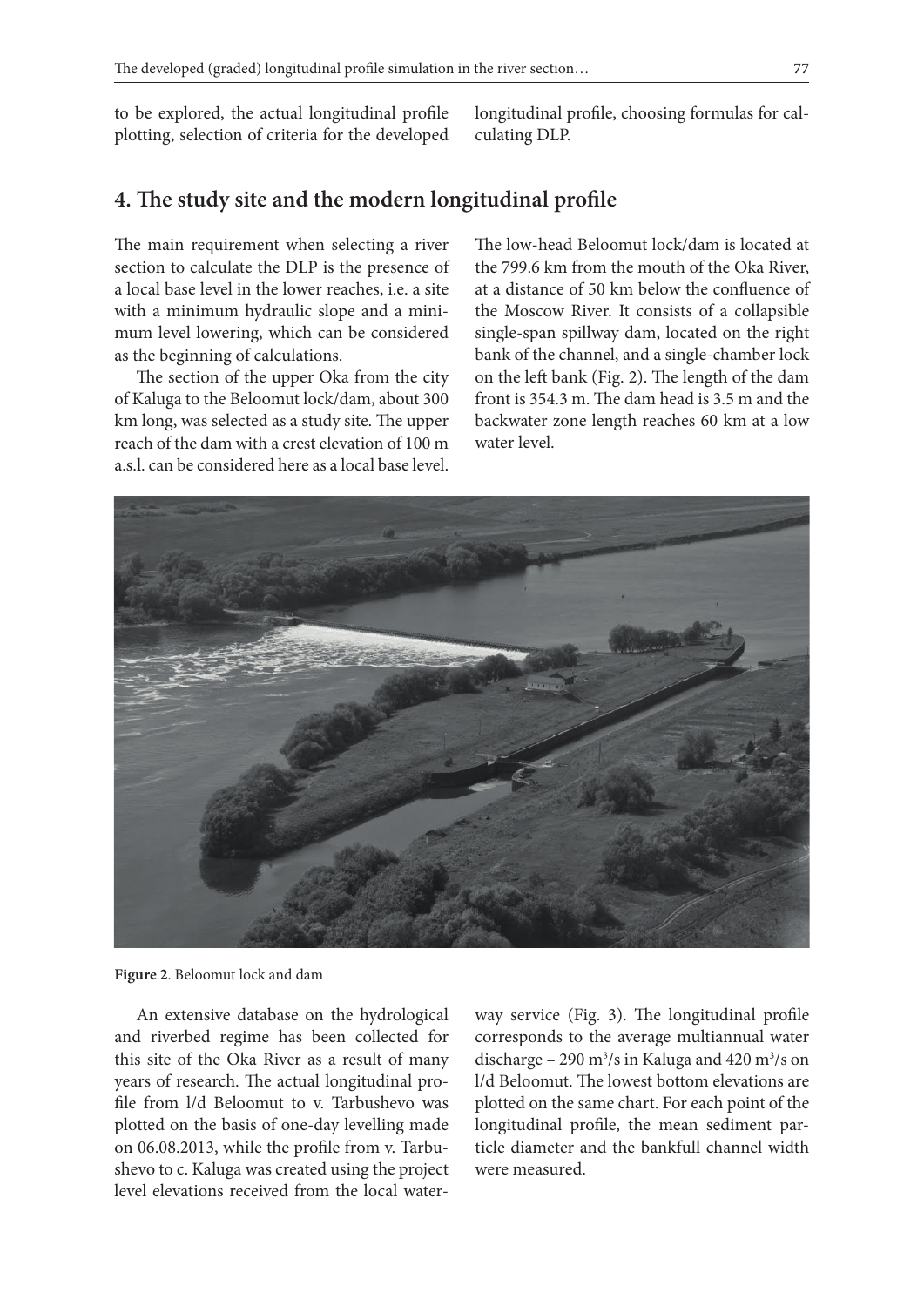

**Figure 3**. Longitudinal profile of the Oka River at the Kaluga–Beloomutin section 2013

The longitudinal profile of the river in this heads a criterion for the developed lon area has a clear stepwise character. Steps corre- dinal profile, the parameter QI is sele spond to the sites of intense in-stream mining her which determines the specific flow veloc backwater from laternias heart the towns of Thekshit,<br>Tarusa (1040–1005 km), Serpukhov (970–950 840 km). In addition, the lower flat section of presented in Figure 4. Currently, the spre the longitudinal profile is the result of backwa- QI values is large enough. Figure 4. Currently, the spread of  $\alpha$ of building materials near the towns of Aleksin, km), Kashira (920–890 km), Kolomna (860– ter from l/d Beloomut.

hira (920-890 km), Kolomna (860- bution along the length of the watercourse is As a criterion for the developed longitudinal profile, the parameter *QI* is selected, which determines the specific flow velocity. The parameter is defined for the conditions of average multiannual water discharge. Its distripresented in Figure 4. Currently, the spread of *QI* values is large enough.



**Figure 4**. Distribution of the parameter *QI* along the section c. Kaluga – l/d Beloomut in 2013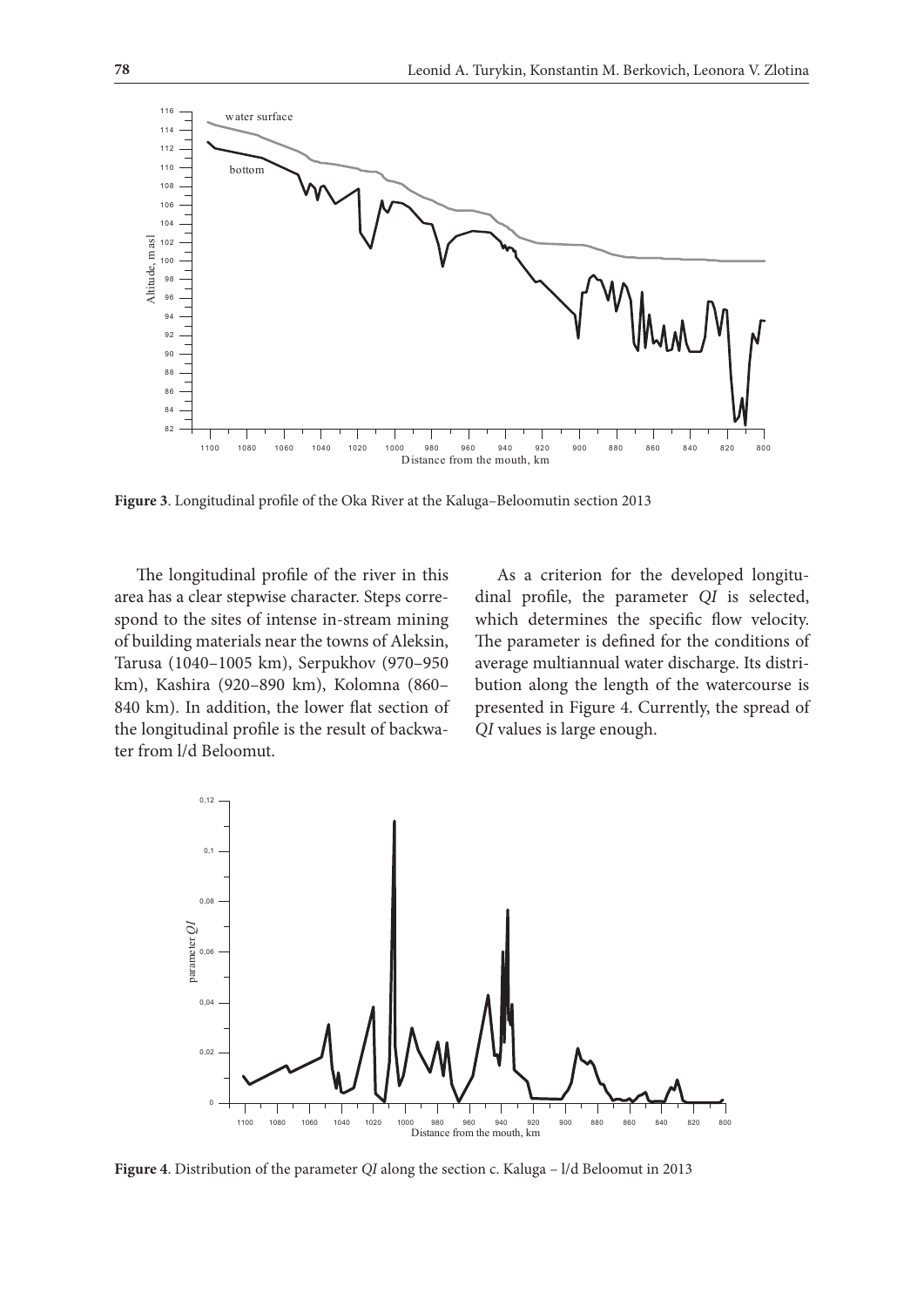channel will not change:

We assume that the value of this parameter  $\alpha$ at the DLP stage should be approximately the  $R = H = \frac{Q}{nR}$ are the Distribution of the problems of the problems are  $vB$  and the mouth of the watercourse. Since the total amount of flow energy does not The average flow velocity (v) for change when the base level and upper reach multiannual water discharge a elevation are constant during the longitudinal was calculated by the Chezy formula profile development, the average value of the QI parameter  $QI = 0.012$  (average value at parameter may be taken as a simulation con-<br>
parameter may be taken as a simulation constant. To calculate the slope at each point of the age multiannual water discharge): DLP longitudinal profile, the basic equation of  $\frac{1}{2}$  calculate the slope at each point of non-uniform water motion is used: parameter may be taken as a simulation con-concertion from Kaluga to Beloomut with non-uniform water motion is used:  $\sqrt{\frac{AH}{A}}$ 

$$
I = \frac{v^2}{c^2 R} + \frac{d}{dx} \left(\frac{v^2}{2g}\right)
$$
 (1) where

by Manning's formula: Chezy coefficient in this case was calculated

$$
C = \frac{1}{n} R^{1/6}
$$
substitu  
formula (2) formula  
R. A. S

Roughness coefficient – according to the formula of Strickler: formula of Strickler: formula of Strickler:  $\ddot{\mathbf{r}}$ 

$$
m = \frac{0.15}{\sqrt{g}} d^{1/6}
$$
 (3),

where d is the average particle diameter of bottom sediments.

> Since the depth (H) at DLP is unknown, the hydraulic radius (R) is expressed by the width of the channel (B) under the assumption that at the onset of the DLP stage, the width of the channel will not change:

#### **5. Discussion**

The result of the DLP calculation is presented in Figure 5. It can be seen that in the lower third of the entire section (the Kashira–Beloomut reach), the actual and developed longitudinal profiles coincide closely enough, even though in the section of intensive in-stream mining in the vicinity of Kolomna town, the actual profile lies 0.5 m below the DLP. Along the reach from Kaluga to Kashira, the actual longitudinal profile exceeds the DLP by 2 m on average (Fig 5). This value determines the potential of vertical erosion and lowering of the water surface.

$$
R = H = \frac{Q}{vB} \tag{4}.
$$

reach multiannual water discharge at the DLP stage value of the  $QI$  parameter  $QI = 0.012$  (average value at the river mulation con-<br>ection from Kaluga to Beloomut with the aver-The average flow velocity (*v*) for the average nd The average at the DLP stage and was calculated by the Chezy formula using the each point of the age multiannual water discharge):  $\mathcal{L}$  $\mu$ itudinal was calculated by the Chezy formula using the  $\mu$  $\frac{1}{2}$  for the Chezy formulation concept for  $\frac{1}{2}$  = 0.012 (average value at the  $\frac{1}{2}$   $\frac{1}{2}$ 

non-uniform water motion is used:  
\n
$$
v = C \sqrt{\frac{AH}{Q}}.
$$
\n(5),

where

$$
A = QI = 0.012
$$
 (6).

To existent in this case was case was case was case was calculated by  $\Gamma$  $\frac{1}{n}R^{1/6}$  (2) formula 5 was determined in another way – by R. A. Shestakov's formula (Shestakova, 1963), Roughness coefficient – according to the formula of Strickler: To exclude the reduction of variable C, after substitution 5 by 1, the Chezy coefficient for ccording to the applicable to floodplain rivers with water sur- $\frac{1}{6}$  face gradient I = 0.0002- 0.0055, average depth  $H > 3$  m and bankfull channel width  $B > 100$  m:

$$
C = 18.5 l^{0.1} \tag{7}.
$$

After substitution of 4, 6 and 7 into formula After substitution of 4, 6 and 7 into formula 5, the following will be obtained: 5, the following will be obtained: After substitution of 4, 6 and 7 into formula 5, the following will be obtained:

$$
v = 2.159 \frac{Q^{1/15}}{B^{1/3}}
$$
 (8).

profiles coincide coincide coincide coincide coincide coincide intensive in the section of intensive in-stream minimage in the section of intensive in the section of intensive in the section of intensive in the section of In the lower third of the bottom, the hydraulically feasible average d longitudinal was calculated. The calculation was carried out the continuum of the contract of the continuum of the second second according to formula 4 for the average multi- $\mathcal{L}_{\text{Reloomut}}$  denth for each point of the longitudinal profile. The procedure of the potential of vertical or vertical errorship of the water surface. third of the entire section (the Kashira), the actual and developed longitudinal and developed longitudinal and developed longitudinal and developed longitudinal and developed longitudinal and developed longitudinal and d shira-Beloomut depth for each point of the longitudinal profile tream mining in annual water discharge, velocities calculated To assess the possible vertical deformation for the stage of DLP and the current channel calculated for the stage of DLP and the current channel comparison width. The transition from the average depth  $(h_{cp})$  to the maximum depth  $(h_{\text{maxc}})$  was per- $\mathcal{L}_\mathcal{D}$ formed by the ratio: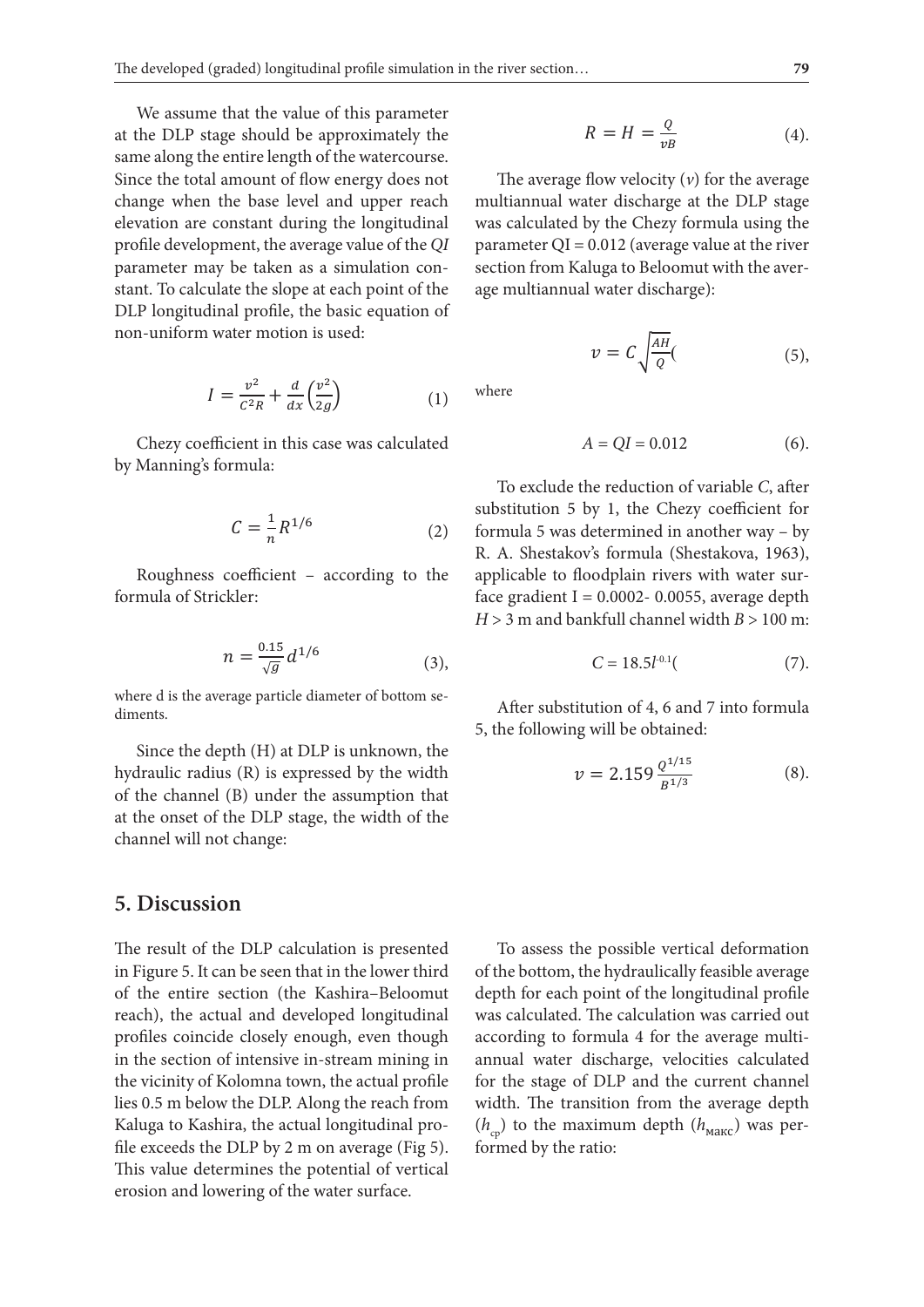

**Figure 5**. Longitudinal profiles of the water surface of the Oka River: the actual (2013) – 1 and the estimated DLP – 2

$$
h_{\text{MAKC}} = \frac{h_{\text{cp}}}{0.7} \tag{9}.
$$

bottom – estimated and actual – are presented the present in Figure 5. In the areas of the riverbed quarry, exceeds the The combined longitudinal profiles of the

the current bottom elevation is on average 4.5 m below the estimated one for the stage of DLP (the maximum difference is up to 13 m). In the natural (unmodified) sections of the Oka River, the present longitudinal profile of the bottom exceeds the calculated one by 2.2 m on average,



**Figure 6**. Longitudinal profiles of the bottom of the Oka River: the actual one (2013 yr) – 1 and the developed one – 2